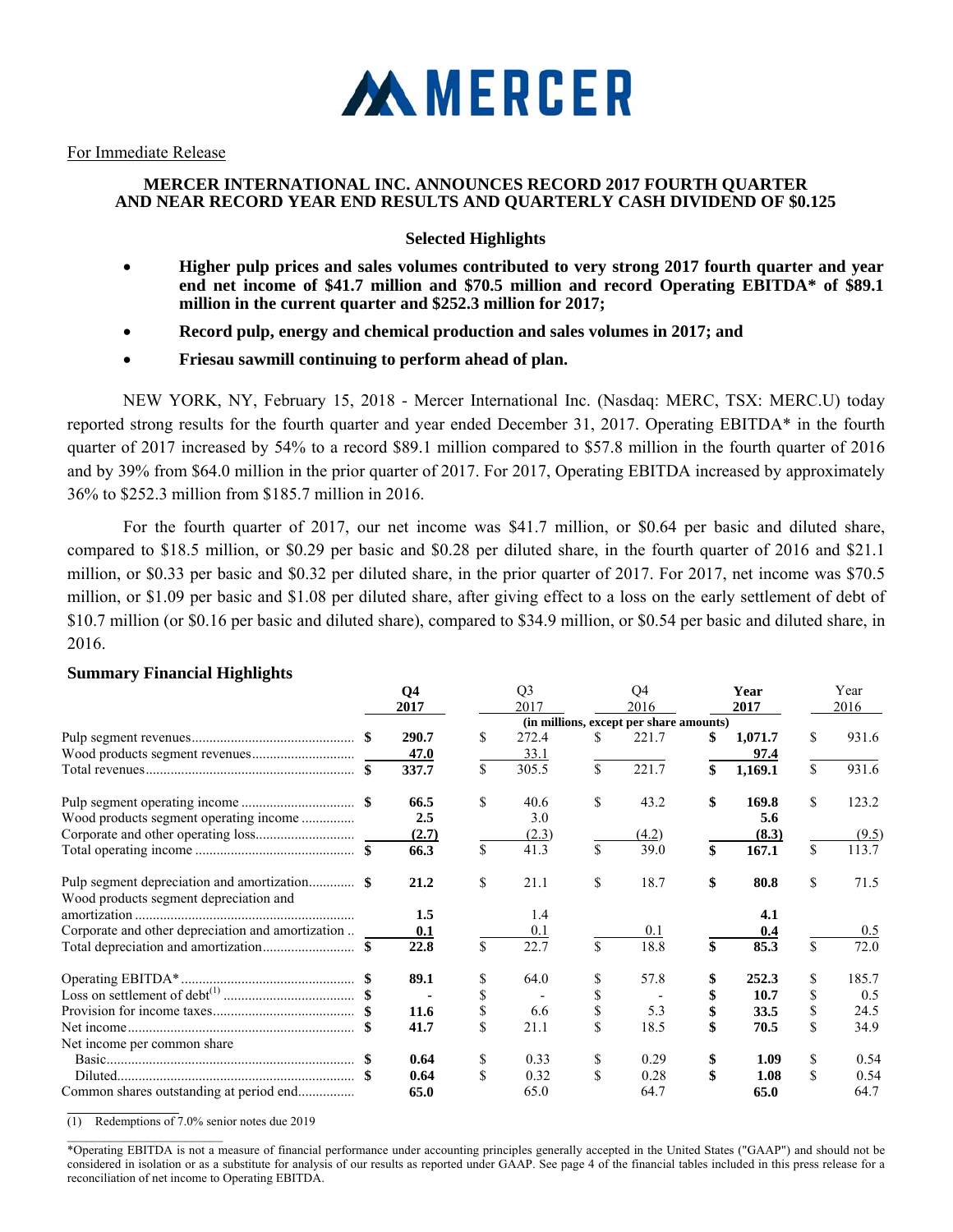Mr. David M. Gandossi, the Chief Executive Officer, stated: "Our long-term strategy to build a platform for growth and invest in operating excellence is highlighted in our fourth quarter and full year 2017 financial performance:

- we generated record Operating EBITDA of \$89.1 million in the current quarter and \$252.3 million in Operating EBITDA and \$70.5 million in net income in 2017;
- while we continued to invest in their plant, equipment and operations, our pulp mills generated near record production in the current quarter and the ramp up of the Friesau Facility is ahead of its plan. For the full year 2017, we achieved records for the production of pulp, energy and chemicals; and
- we continued to reduce debt service costs and increase our financial flexibility through the issuance of \$300 million of 5.5% senior notes due 2026 and in January 2018 the redemption of \$300 million of our 7.75% senior notes due 2022.

At the end of 2017, list pulp prices were approximately \$1,030, \$890 and \$1,205 per ADMT in Europe, China and North America, respectively. List prices increased in China in the second half of 2017, primarily due to steady growth in global demand. More recently, demand has tightened further as a result of a reduction in China's imports of recovered or waste paper which resulted from a major environmental policy shift announced by China in the third quarter of 2017 to reduce and phase out imports of solid waste and scraps, including those within recovered or waste paper. Although NBSK pulp prices have improved recently, there can be no assurance that they will not decline in the future.

Currently, the NBSK market fundamentals are generally positive and we expect demand to remain steady in the first quarter of 2018 as supply and demand fundamentals are strong and customer inventories are at low levels. At year end, world producer inventories of NBSK pulp were balanced at about 30 days' supply.

The new pulp production capacity that came online in 2017 has not materially impacted the market to date as a result of steady demand growth and diminishing supply and quality of recycled fiber. Our current expectations for 2018 include about one million ADMTs of new NBSK pulp capacity coming online mid-year. If current demand levels are maintained, we would not expect this new 2018 capacity increase to have a material negative impact on the market.

Mercer operates some of the largest and most modern NBSK facilities in the world and we invest in their continuous improvement. Our 2018 capital expenditure plan includes about \$39 million for upgrades at the Friesau Facility focused on scanning, sorting and grading automation to increase lumber yields and grade outturn and reduce operating costs."

Mr. Gandossi concluded: "I would like to thank all of our employees for their efforts and dedication which contributed to a highly successful 2017 and recognize the improvements achieved at our Celgar mill."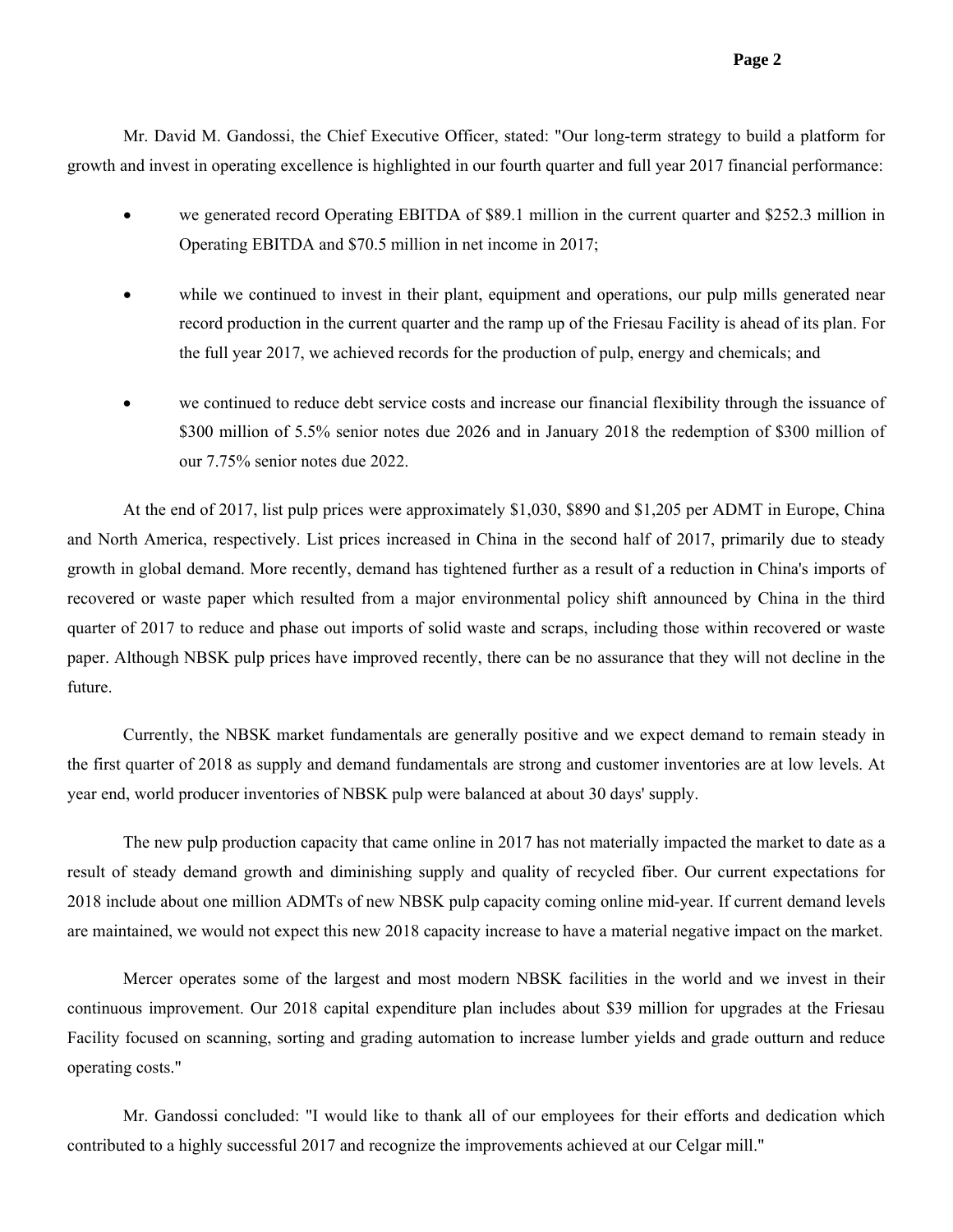## **Quarterly Dividend**

A quarterly dividend of \$0.125 per common share will be paid on April 4, 2018 to all shareholders of record on March 28, 2018. Future dividends will be subject to Board approval and may be adjusted as business and industry conditions warrant.

## **Summary Operating Highlights**

| 2016             | 2017       | 2016    |
|------------------|------------|---------|
|                  |            |         |
|                  |            |         |
| 388.1<br>350.3   | 1,507.0    | 1,428.4 |
| 383.8<br>345.1   | 1,515.1    | 1,428.7 |
| 903<br>810       | 901        | 803     |
| 595<br>670       | 712        | 599     |
| 1,110<br>992     | 1,105      | 978     |
| 580<br>638       | 640        | 586     |
| 431.8<br>497.5   | 1,888.3    | 1,812.6 |
| 224.8<br>179.9   | 822.1      | 785.8   |
| 97<br>93         | 95         | 91      |
|                  |            |         |
| 109.6            | 281.3      |         |
| 74.2             | 213.5      |         |
| 375              | 385        |         |
| 24.5             | 73.7       |         |
| 24.5             | 73.7       |         |
| 127              | <b>120</b> |         |
|                  |            |         |
| 1.0780<br>1.1755 | 1.1301     | 1.1072  |
| 0.7984<br>0.7496 | 0.7710     | 0.7558  |
|                  |            |         |

(1) Source: RISI pricing report.

(2) Sales realizations after customer discounts, rebates and other selling concessions. Incorporates the effect of pulp price variations occurring between the order and shipment dates.

(3) Average Federal Reserve Bank of New York Noon Buying Rates over the reporting period.

## **Three Months Ended December 31, 2017 Compared to Three Months Ended December 31, 2016**

#### *Consolidated - Three Months Ended December 31, 2017 Compared to Three Months Ended December 31, 2016*

Total revenues for the three months ended December 31, 2017 increased by approximately 52% to \$337.7 million from \$221.7 million in the same quarter of 2016 primarily due to 32% higher pulp revenues and the inclusion of \$47.0 million of revenues from our wood products segment. In the current quarter, pulp revenues benefited from an approximately 23% increase in pulp sales realizations and an approximately 6% increase in sales volumes.

Costs and expenses in the current quarter increased by approximately 49% to \$271.4 million from \$182.6 million in the same quarter of 2016 primarily due to the inclusion of costs and expenses from our wood products segment, the negative impact of a weaker dollar on our euro and Canadian dollar denominated costs and expenses, higher sales volumes in the current quarter and the reversal in the comparative 2016 quarter of an accrual for wastewater fees at our Stendal mill of \$13.6 million.

Selling, general and administrative expenses increased to \$14.4 million in the fourth quarter of 2017 from \$12.4 million in the same quarter of 2016 primarily due to the inclusion of the wood products segment.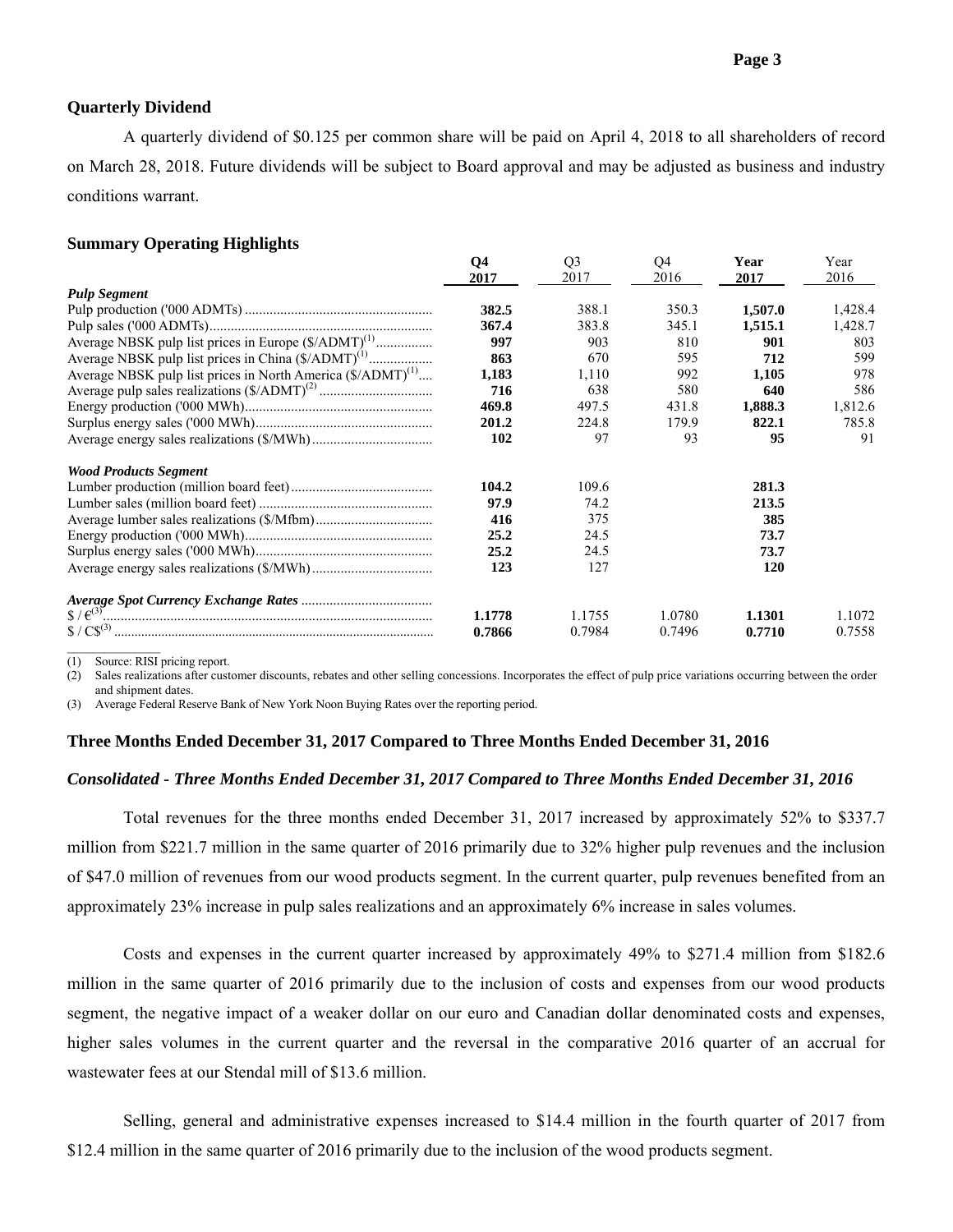In the fourth quarter of 2017, our operating income increased by approximately 70% to \$66.3 million from \$39.0 million in the same quarter of 2016 primarily due to higher pulp sales realizations and sales volumes partially offset by the negative impact of a weaker dollar on our euro and Canadian dollar denominated costs and expenses and the reversal of an accrual for wastewater fees in the same quarter of 2016.

In December 2017, we issued \$300.0 million of 5.5% 2026 senior notes and used the net proceeds along with cash on hand to redeem, on January 5, 2018, \$300.0 million of our 7.75% 2022 senior notes at a price of \$1,058.13 per thousand of principal amount plus accrued and unpaid interest. We will record a loss on the early redemption of the 2022 senior notes of approximately \$21.5 million, or \$0.33 per basic and diluted share, in the first quarter of 2018.

Interest expense in the current quarter increased to \$14.1 million from \$12.9 million in the same quarter of 2016 primarily as a result of interest accruing on both the 2026 and 2022 senior notes during the requisite redemption notice period and borrowings to partially finance the acquisition of the Friesau Facility and build up its increased working capital.

During the fourth quarter of 2017, income tax expense increased to \$11.6 million from \$5.3 million in the same quarter of 2016 due to higher taxable income for our German mills.

For the fourth quarter of 2017, our net income increased by approximately 125% to \$41.7 million, or \$0.64 per basic share and diluted share, from \$18.5 million, or \$0.29 per basic and \$0.28 per diluted share, in the same quarter of 2016. Net income in the prior quarter of 2017 was \$21.1 million, or \$0.33 per basic and \$0.32 per diluted share.

In the fourth quarter of 2017, Operating EBITDA increased by 54% to a record \$89.1 million from \$57.8 million in the same quarter of 2016 and by 39% from \$64.0 million in the prior quarter of 2017. The increase in the current quarter from the same quarter of the prior year was primarily due to higher pulp sales realizations and sales volumes and the inclusion of our wood products segment.

## **Operating Results by Business Segment**

None of the income or loss items following operating income in our Interim Consolidated Statement of Operations are allocated to our segments, since those items are reviewed separately by management.

# *Pulp Segment - Three Months Ended December 31, 2017 Compared to Three Months Ended December 31, 2016 Selected Financial Information*

|      | <b>Three Months Ended</b><br>December 31. |  |         |  |  |
|------|-------------------------------------------|--|---------|--|--|
| 2017 |                                           |  | 2016    |  |  |
|      | (in thousands)                            |  |         |  |  |
|      | 266.835                                   |  | 202.809 |  |  |
|      | 23.852                                    |  | 18.885  |  |  |
|      | 21 181                                    |  | 18.666  |  |  |
|      | 66.477                                    |  | 43 234  |  |  |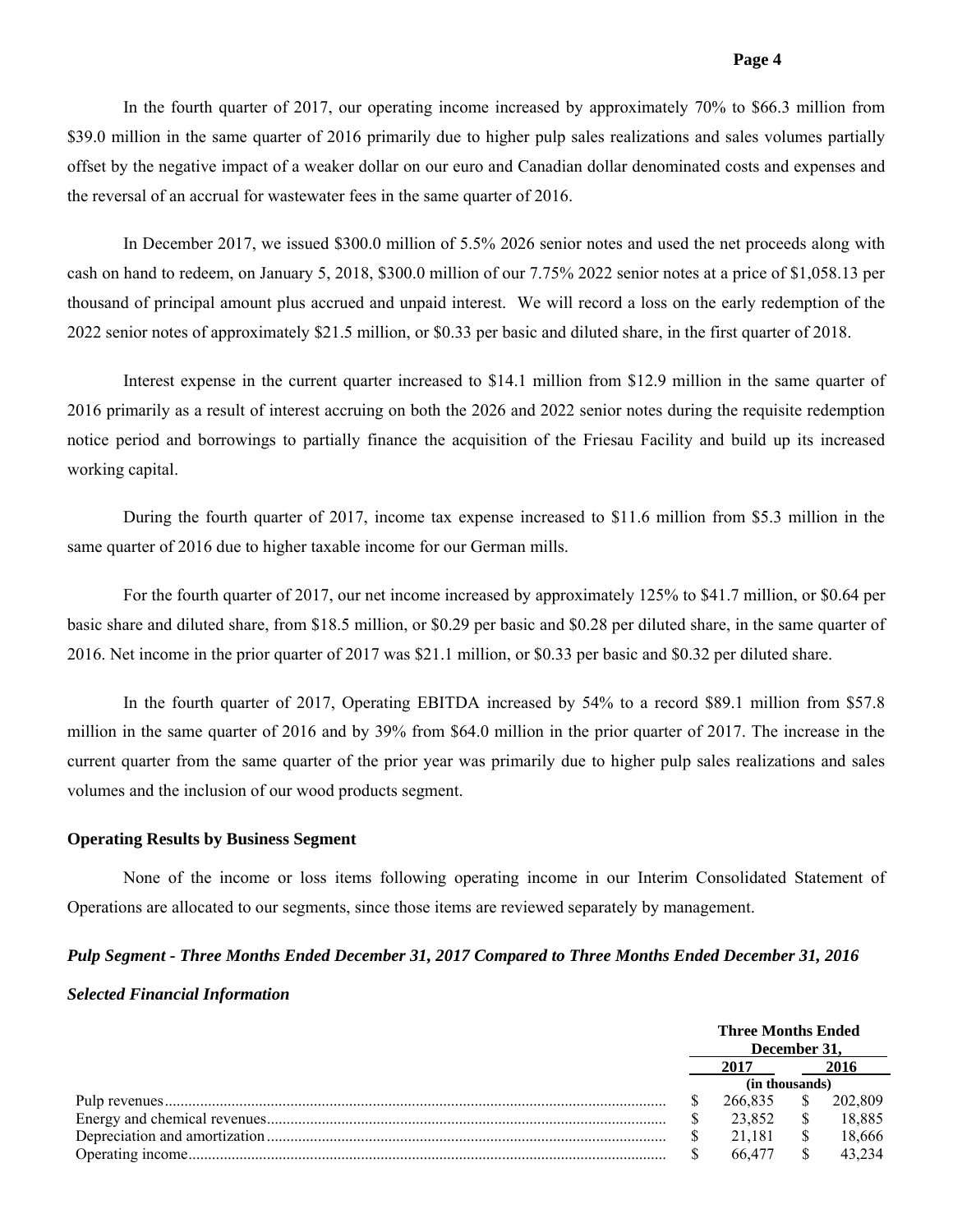Pulp revenues in the fourth quarter of 2017 increased by approximately 32% to \$266.8 million from \$202.8 million in the same quarter of 2016 due to higher sales realizations and sales volumes.

Energy and chemical revenues increased by approximately 26% to \$23.9 million in the fourth quarter of 2017 from \$18.9 million in the same quarter of 2016 due to higher sales volumes.

Pulp production increased by approximately 9% to 382,487 ADMTs in the current quarter from 350,327 ADMTs in the same quarter of 2016. In the fourth quarter of 2017, we had three days (approximately 5,300 ADMTs) of annual maintenance downtime at our Stendal mill compared to 12 days (approximately 21,600 ADMTs) in the same period of 2016. In the current quarter, our Celgar mill had its best production quarter since 2012 in part as a result of the reliability improvements implemented earlier in 2017.

We estimate that annual maintenance downtime in the current quarter adversely impacted our operating income by approximately \$2.6 million, comprised of approximately \$1.8 million in direct out-of-pocket expenses and the balance in reduced production. Many of our competitors that report their financial results using International Financial Reporting Standards ("IFRS") capitalize their direct costs of maintenance downtime.

Pulp sales volumes increased by approximately 6% to 367,393 ADMTs in the current quarter from 345,102 ADMTs in the same quarter of 2016 primarily due to strong production and continued steady demand in China and Europe.

In the current quarter of 2017, list prices for NBSK pulp in Europe and China increased from the same quarter of 2016 and the prior quarter of 2017, largely as a result of overall steady demand. Average list prices for NBSK pulp in Europe and China were approximately \$997 and \$863 per ADMT, respectively, in the fourth quarter of 2017, compared to approximately \$903 and \$670 per ADMT, respectively, in the prior quarter of 2017. Average list prices for NBSK pulp in Europe and China were approximately \$810 and \$595 per ADMT, respectively, in the same quarter of 2016.

In the third quarter of 2017, as part of its next five-year plan, China announced a major policy shift to enhance environmental standards and green development by sharply reducing the imports of waste/scrap materials including those within recovered or waste paper. In later 2017, China also announced goals to stop imports of unsorted paper, solid waste and scrap imports over the next two years.

It is too early to predict how China's new policies will evolve, be implemented and their full effect. However, a material reduction in Chinese imports of waste or unsorted paper is expected to increase virgin pulp demand in China over the medium term.

Average pulp sales realizations increased to \$716 per ADMT in the fourth quarter of 2017, or 23%, from \$580 per ADMT in the same quarter of 2016 and by approximately 12% from \$638 per ADMT in the prior quarter of 2017.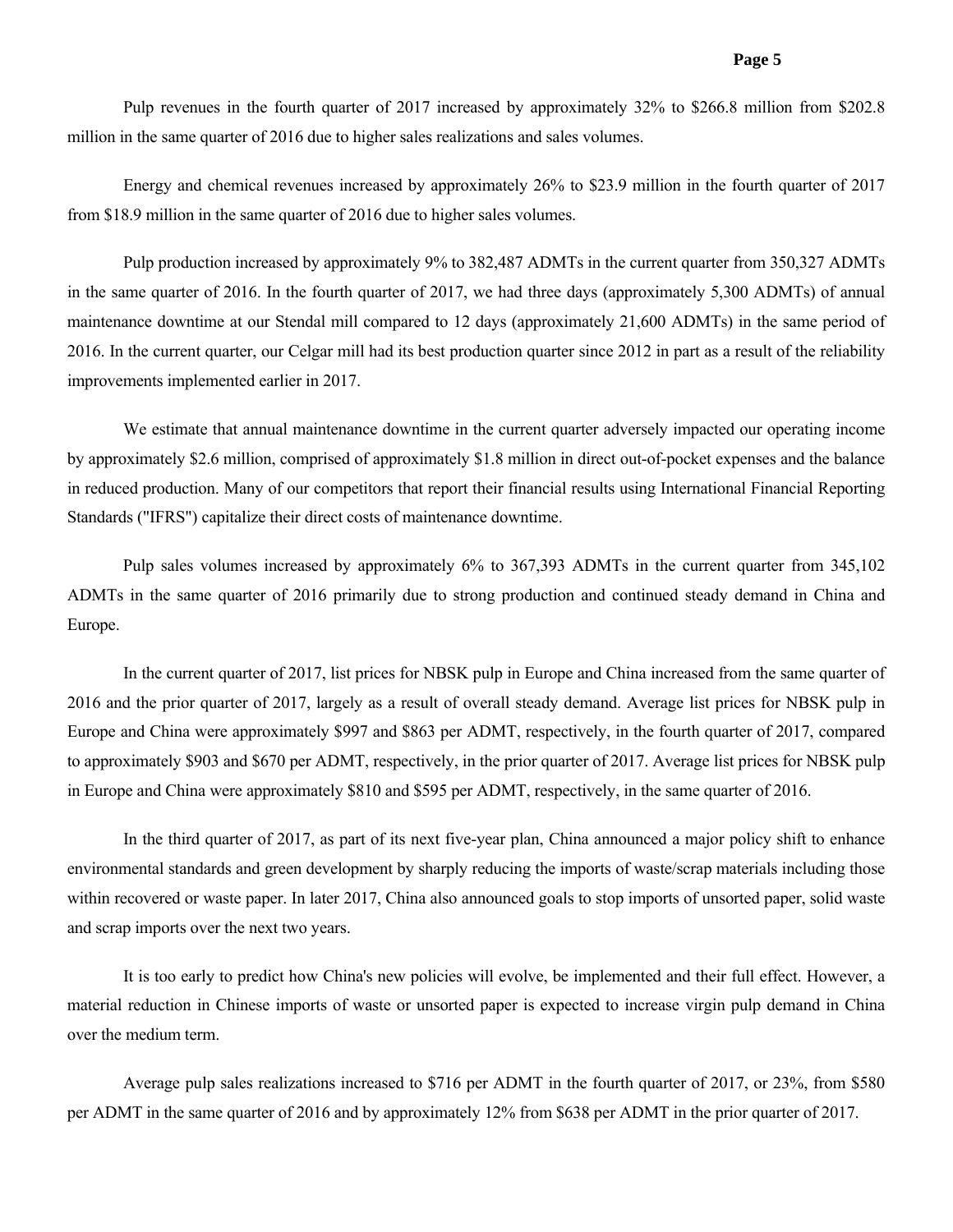In the fourth quarter of 2017, the dollar was weaker against the euro and Canadian dollar which increased the cost of our euro and Canadian dollar costs and expenses and contributed to a negative foreign exchange impact on operating income of approximately \$19.9 million when compared to the same quarter of the prior year.

Costs and expenses for our pulp segment in the fourth quarter increased by approximately 26% to \$224.5 million from \$178.5 million in the fourth quarter of 2016 primarily due to the negative impact of a weaker dollar on our euro and Canadian dollar denominated costs and expenses, higher sales volumes in the current quarter and the reversal of an accrual for wastewater fees of \$13.6 million in the comparative quarter of 2016.

On average, in the current quarter overall per unit fiber costs increased by approximately 11% from the same quarter of 2016 primarily as a result of the weaker dollar on our euro and Canadian dollar denominated fiber costs. In Germany, weather-related harvesting issues, which caused a reduction in chip and pulp log availability and increased demand from pellet and board producers, also contributed to higher fiber costs. In our Celgar mill's fiber supply area, winter weather contributed to lower sawmilling activity and chip availability. In the current quarter, per unit fiber costs in Germany were generally flat compared to the prior quarter and, for our Celgar mill, they were approximately 3% higher than the prior quarter.

Unseasonably warm winter weather conditions in Germany and British Columbia and summer wild fires in British Columbia have resulted in lower harvesting activities in our mills' fiber supply areas in the current quarter which is expected to moderately increase our per unit fiber costs in the first quarter of 2018.

Transportation costs for our pulp segment increased by approximately 13% to \$19.5 million in the current quarter from \$17.3 million in the same quarter of 2016 primarily due to higher sales volumes.

In the fourth quarter of 2017, pulp segment operating income increased by approximately 54% to \$66.5 million from \$43.2 million in the same quarter of 2016 primarily due to higher pulp sales realizations and sales volumes partially offset by the negative impact of a weaker dollar and the reversal in the same quarter of 2016 of an accrual for wastewater fees of \$13.6 million.

#### *Wood Products Segment - Three Months Ended December 31, 2017*

#### *Selected Financial Information*

| <b>Three Months Ended</b> |                |  |  |
|---------------------------|----------------|--|--|
| <b>December 31, 2017</b>  |                |  |  |
|                           | (in thousands) |  |  |
|                           | 40 732         |  |  |
|                           | 3.111          |  |  |
|                           | 3,156          |  |  |
|                           | 1,507          |  |  |
|                           | 2.546          |  |  |

On April 12, 2017, we entered into the wood products business with the acquisition of the Friesau Facility.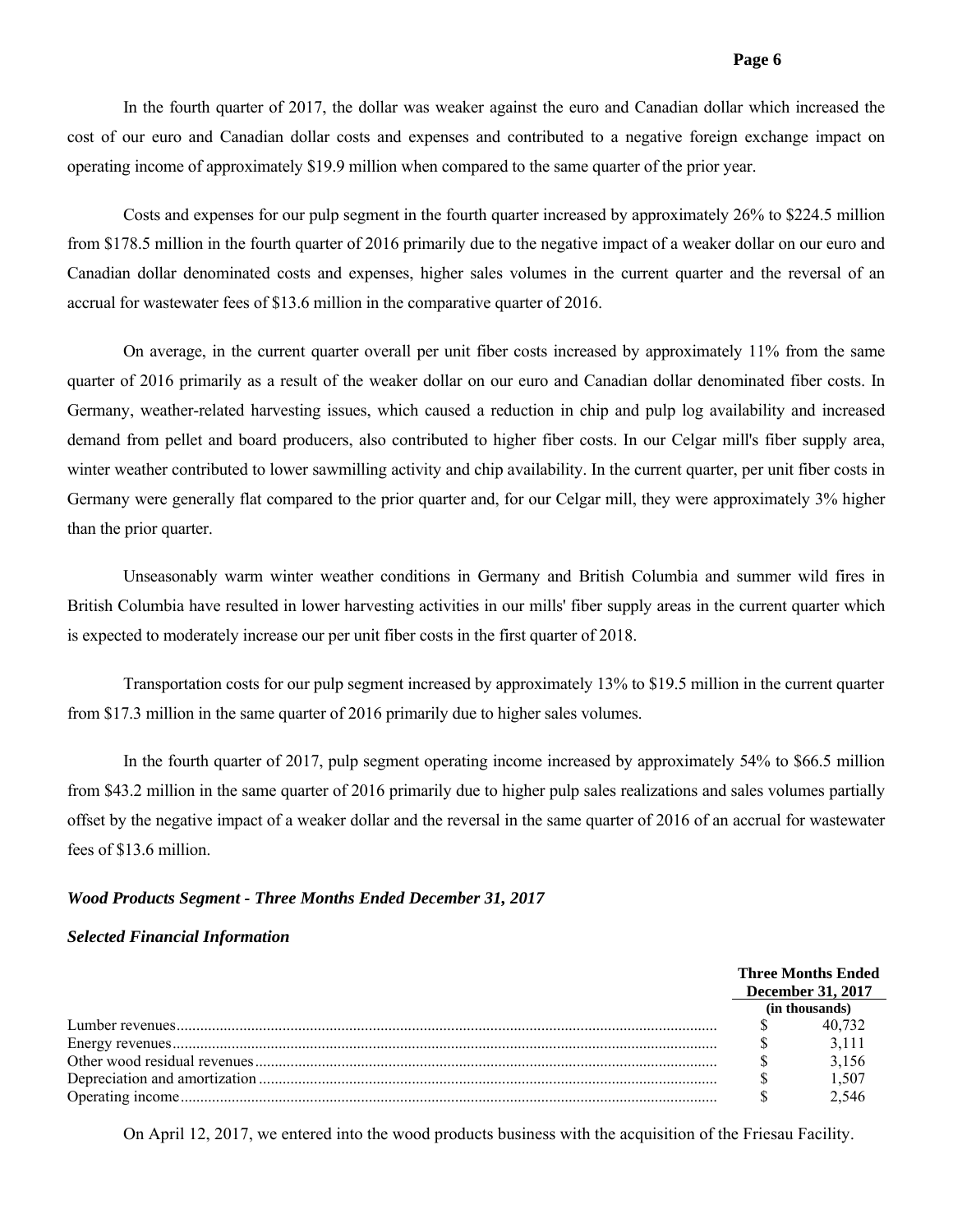In the fourth quarter of 2017, lumber revenues were \$40.7 million, of which approximately 31% of sales volumes were in the U.S. market and substantially all remaining sales were in Europe. Depending on market conditions, we intend, over time, to have a diverse geographic mix for our lumber sales, primarily focused on the European, U.S. and Japanese markets. European and U.S. lumber markets were generally strong and prices steady and near multi-year highs.

In the fourth quarter of 2017, we produced 104.2 million board feet of lumber. Lumber sales volumes were 97.9 million board feet as we completed our inventory build-up to support sales to the U.S. market, some of which sales will be realized in the first quarter of 2018.

Average lumber sales realizations increased by approximately 11% to \$416 per Mfbm from \$375 per Mfbm in the prior quarter. We expect sales realizations to be modestly lower in the first quarter of 2018 as a result of additional U.S. grading procedures which we expect to resolve by the end of the quarter.

In the fourth quarter, energy and other by-product revenues were approximately \$6.3 million.

Our fiber costs were approximately 80% of our lumber cash production costs. Unseasonably warm winter conditions in Germany resulted in lower harvesting activities in the current quarter and are expected to result in moderately higher fiber costs in the first quarter of 2018.

In the current quarter we continued to realize upon fiber synergies between the Friesau Facility and our Rosenthal pulp mill. During the current quarter, the facility shipped approximately 266,700 cubic meters of chips to Rosenthal, and Rosenthal shipped approximately 26,200 cubic meters of waste wood to Friesau. Both volumes are in line with our forecasts and have begun to lower costs at both mills.

In the fourth quarter of 2017, our wood products segment operating income was \$2.5 million.

#### **Year Ended December 31, 2017 Compared to Year Ended December 31, 2016**

#### *Consolidated – Year Ended December 31, 2017 Compared to Year Ended December 31, 2016*

Total revenues in 2017 increased by approximately 25% to \$1,169.1 million from \$931.6 million in 2016 primarily due to higher pulp revenues and the inclusion of \$97.4 million of revenues from our wood products segment.

Costs and expenses in 2017 increased by approximately 23% to \$1,002.1 million from \$817.9 million in 2016 primarily due to the inclusion of our wood products segment and higher pulp sales volumes.

In 2017, operating depreciation and amortization increased to \$84.9 million from \$71.5 million in 2016 due to the completion of large capital projects at our pulp mills and the acquisition of the Friesau Facility.

Selling, general and administrative expenses increased to \$49.7 million in 2017 from \$44.5 million in 2016 primarily due to the inclusion of our wood products segment.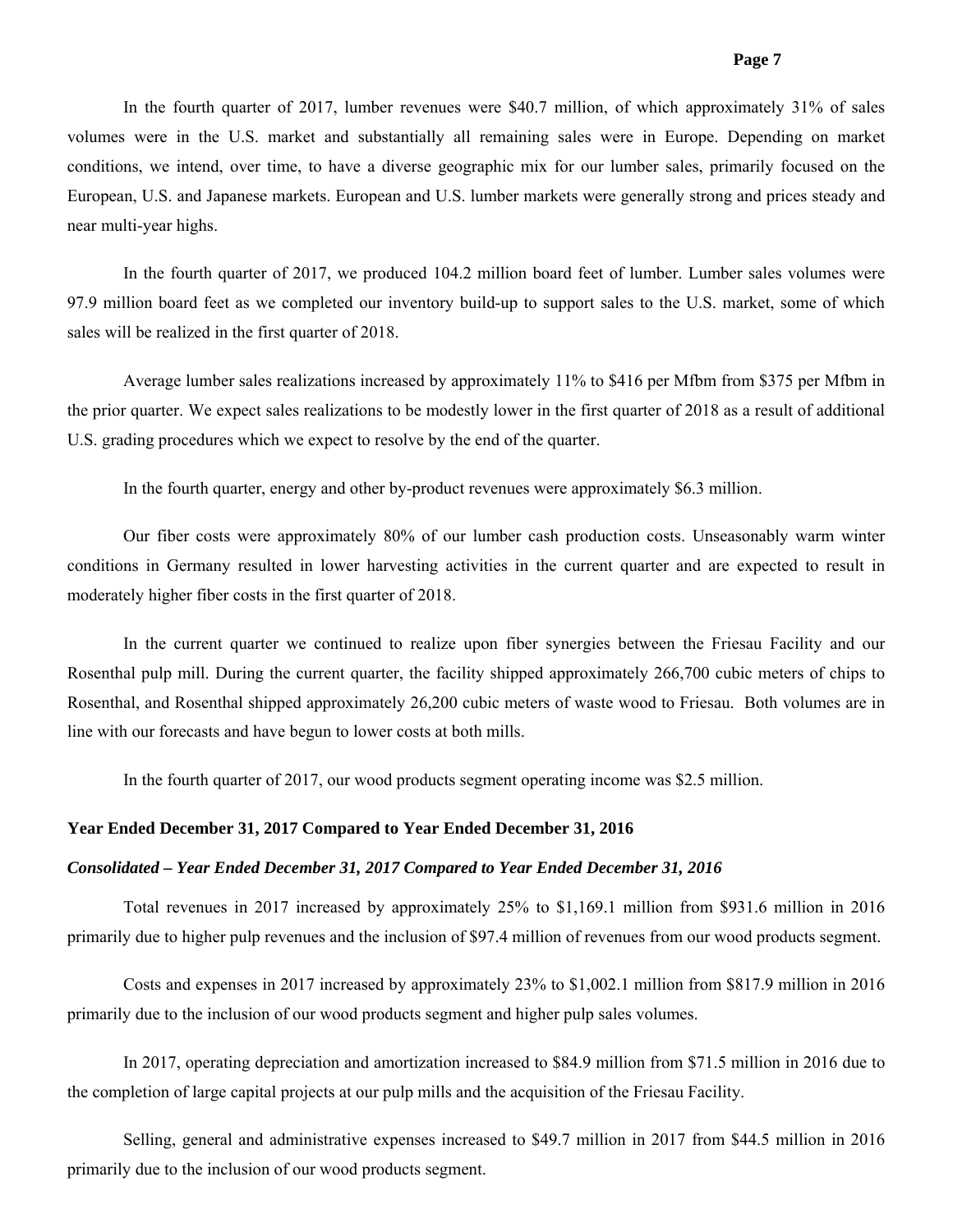In 2017, our operating income increased by approximately 47% to \$167.1 million from \$113.7 million in 2016 primarily due to higher pulp sales realizations.

In the first quarter of 2017, we issued an aggregate of \$250.0 million of 6.5% 2024 senior notes and utilized the proceeds primarily to acquire the Friesau Facility and redeem \$227.0 million of our 7.0% 2019 senior notes at a cost, including premium, of \$234.9 million and recorded a loss on such redemption of \$10.7 million (being \$0.16 per basic and diluted share). In December 2017, we issued \$300.0 million of 5.5% 2026 senior notes and used the proceeds and cash on hand to redeem, on January 5, 2018, \$300.0 million of 2022 senior notes.

Interest expense in 2017 increased to \$54.8 million from \$51.6 million in 2016 primarily as interest accrued on the 2024 and 2026 senior notes issued in 2017 and the redeemed 2019 and 2022 senior notes during the requisite redemption notice periods and increased borrowings to partially finance the acquisition of the Friesau Facility and build up its working capital.

During 2017, income tax expense increased to \$33.5 million from \$24.5 million in 2016 due to higher taxable income for our German mills.

In 2017, net income increased to \$70.5 million, or \$1.09 per basic and \$1.08 per diluted share, from \$34.9 million, or \$0.54 per basic and diluted share, in 2016.

In 2017, Operating EBITDA increased by approximately 36% to \$252.3 million from \$185.7 million in 2016 primarily as a result of higher pulp sales realizations and, to a lesser degree, the inclusion of our wood products segment.

# *Pulp Segment – Year Ended December 31, 2017 Compared to Year Ended December 31, 2016*

## *Selected Financial Information*

| <b>Year Ended December 31.</b> |                |  |         |  |  |
|--------------------------------|----------------|--|---------|--|--|
|                                |                |  |         |  |  |
|                                | (in thousands) |  |         |  |  |
|                                | 979.645        |  | 847.328 |  |  |
|                                | 92.070         |  | 84 295  |  |  |
|                                | 80.833         |  | 71 476  |  |  |
|                                | 169 779        |  | 123.213 |  |  |

Pulp revenues in 2017 increased by approximately 16% to \$979.6 million from \$847.3 million in 2016 due to higher sales realizations and sales volumes.

Energy and chemical revenues increased by approximately 9% to \$92.1 million in 2017 compared to \$84.3 million in 2016 primarily due to higher sales volumes.

Pulp production increased by approximately 6% to 1,507,019 ADMTs, being an annual production record, in 2017 from 1,428,384 ADMTs in 2016. In 2017, we had annual maintenance downtime of 35 days (approximately 48,000 ADMTs), compared to 43 days (approximately 61,400 ADMTs) in 2016.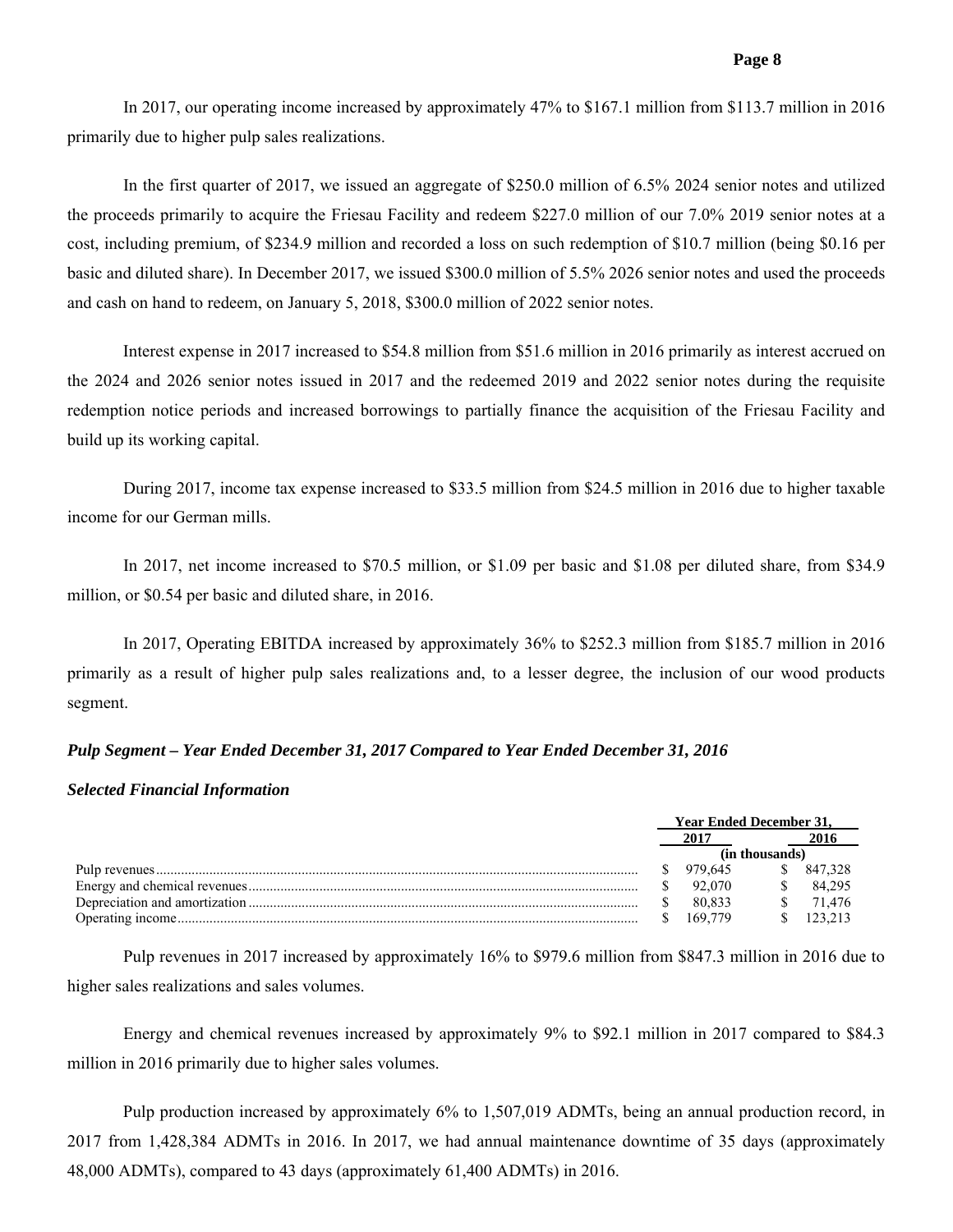We estimate that such maintenance downtime in 2017 adversely impacted our operating income by approximately \$36.8 million, comprised of approximately \$28.1 million in direct out-of-pocket expenses and the balance in reduced production. Many of our competitors that report their financial results using IFRS capitalize their direct costs of maintenance downtime.

Pulp sales volumes increased by approximately 6% to 1,515,084 ADMTs in 2017 compared to 1,428,672 ADMTs in 2016 primarily due to continued steady demand from both China and Europe and record production.

In 2017, list prices for NBSK pulp increased from 2016, largely as a result of continued steady demand. Average list prices for NBSK pulp in Europe were approximately \$901 per ADMT in 2017, compared to approximately \$803 per ADMT in 2016. Average list prices for NBSK pulp in China and North America were approximately \$712 per ADMT and \$1,105 per ADMT, respectively, in 2017, compared to approximately \$599 per ADMT and \$978 per ADMT, respectively, in 2016.

Average pulp sales realizations increased by approximately 9% to \$640 per ADMT in 2017 from approximately \$586 per ADMT in 2016 due to higher list prices.

In 2017, the dollar was 2% weaker against the euro and Canadian dollar compared to 2016 which increased the dollar cost of our euro and Canadian dollar denominated costs and expenses and contributed to a negative foreign exchange impact on operating income of approximately \$28.0 million when compared to 2016.

Costs and expenses in 2017 increased by approximately 12% to \$903.3 million from \$808.4 million in 2016 primarily due to higher sales volumes, the negative impact of a weaker dollar on our euro and Canadian dollar denominated costs and expenses and the reversal in 2016 of accruals for wastewater fees at our German mills of \$20.8 million.

On average, in 2017 overall per unit fiber prices in Germany and for our Celgar mill were flat compared to 2016 primarily as a result of a balanced wood market in both Germany and the Celgar mill's fiber basket. In 2018, we currently expect our overall per unit fiber prices to modestly increase in both Europe and Canada due to increased demand.

Transportation costs increased by approximately 12% to \$76.4 million in 2017 from \$68.1 million in 2016 primarily due to higher sales volumes.

In 2017, pulp segment operating income increased by approximately 38% to \$169.8 million from \$123.2 million in 2016 primarily due to higher pulp sales realizations and sales volumes, partially offset by the negative impact of a weaker dollar and the reversal in 2016 of accruals for wastewater fees.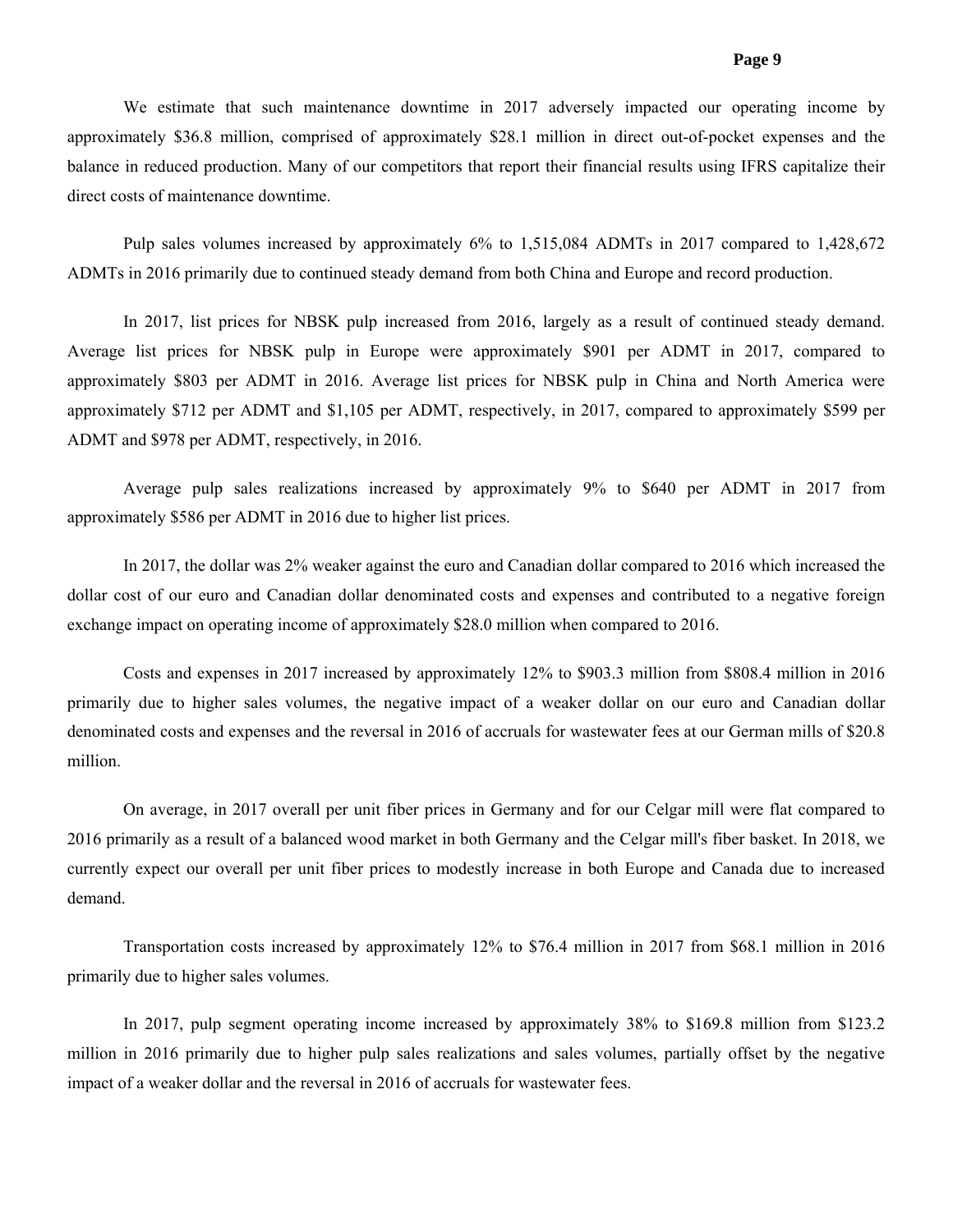# *Wood Products Segment – Year Ended December 31, 2017*

# *Selected Financial Information*

| Year Ended        |       |  |  |
|-------------------|-------|--|--|
| December 31, 2017 |       |  |  |
| (in thousands)    |       |  |  |
|                   |       |  |  |
|                   | 8.872 |  |  |
|                   | 6 382 |  |  |
|                   | 4.060 |  |  |
|                   |       |  |  |

In 2017, we had lumber revenues of \$82.2 million, the majority of which was in the European market. European lumber markets were generally strong and prices steady and near multi-year highs.

We produced 281.3 million board feet of lumber. Lumber sales volumes were 213.5 million board feet as we completed our inventory build-up to support sales to the U.S. market.

Average lumber sales realizations in 2017 were approximately \$385 per Mfbm.

In 2017, energy and other by-product revenues were approximately \$15.3 million and we sold 73,698 MWh of electricity.

Our fiber costs were approximately 80% of our cash production costs. The ramping up of production resulted in our purchasing large volumes of sawlogs in a short period. This resulted in our sawlog costs being marginally higher than our regional competitors.

In 2017 we started realizing on identified fiber synergies between the Friesau Facility and our Rosenthal pulp mill. During 2017, the facility shipped approximately 738,300 cubic meters of chips to Rosenthal, and Rosenthal has shipped approximately 70,100 cubic meters of waste wood to Friesau. Both volumes are in line with our forecasts and have begun to lower costs at both mills. As at December 31, 2017, we estimate we have realized approximately \$6.9 million of our expected synergy savings.

In 2017, our wood products segment operating income was \$5.6 million.

# **Liquidity and Capital Resources**

 $\overline{a}$ 

The following table is a summary of our cash flows for the periods indicated:

|                                                                               | <b>Year Ended December 31.</b> |            |  |           |  |  |
|-------------------------------------------------------------------------------|--------------------------------|------------|--|-----------|--|--|
|                                                                               |                                | 2017       |  | 2016      |  |  |
|                                                                               | (in thousands)                 |            |  |           |  |  |
|                                                                               |                                | 141.926    |  | 140.782   |  |  |
|                                                                               |                                | (121, 551) |  | (44,303)  |  |  |
|                                                                               |                                | 288.751    |  | (62, 377) |  |  |
| Effect of exchange rate changes on cash, cash equivalents and restricted cash |                                | 10.716     |  | (2,065)   |  |  |
|                                                                               |                                | 319.842    |  | 32,037    |  |  |

(1) Includes cash from senior notes issuance of \$550.0 million, less note issuance costs of \$11.6 million, and redemption of senior notes of \$234.9 million in 2017. Excluding such note issuances and redemptions, cash used in financing activities was \$14.7 million.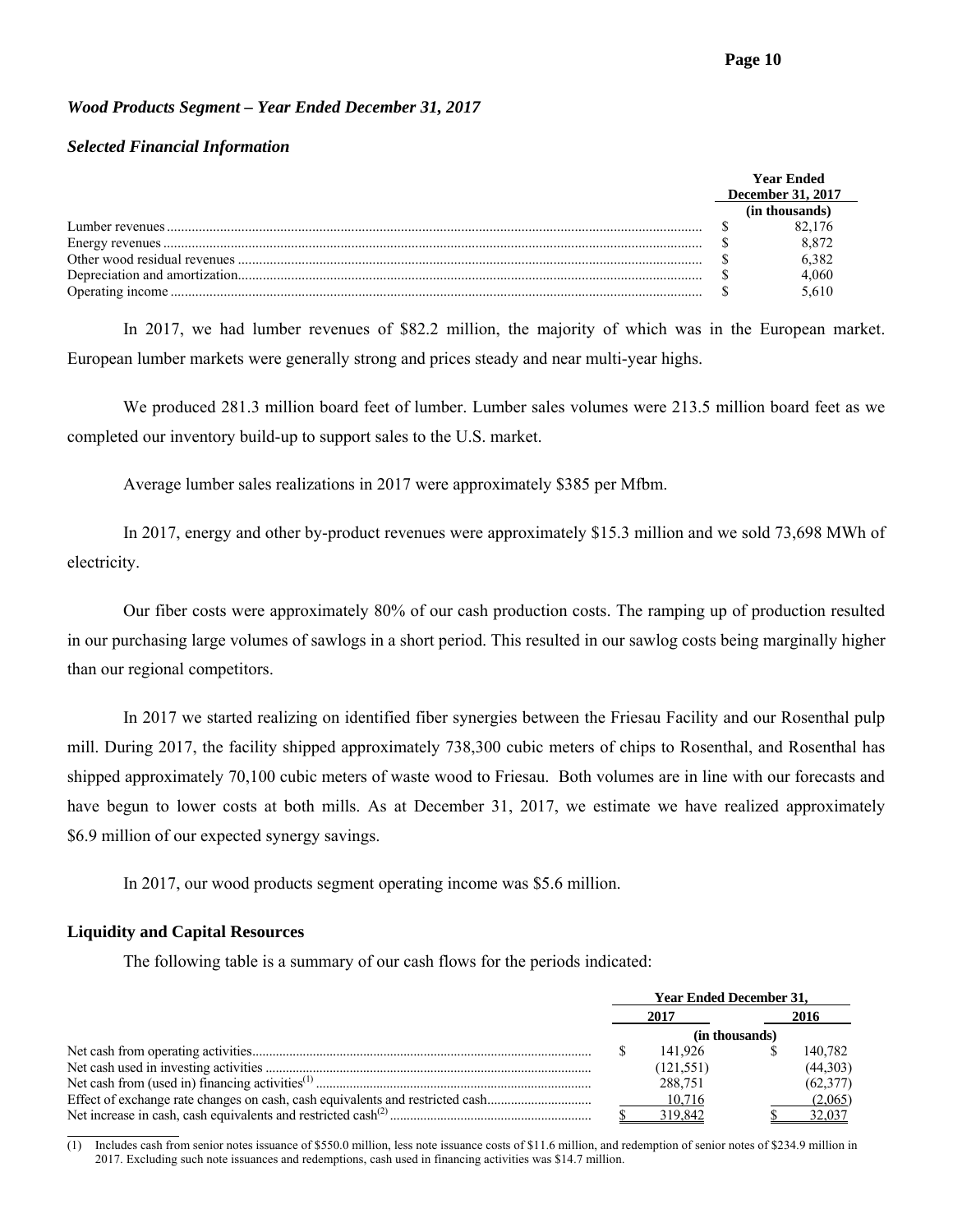(2) Includes proceeds from \$300.0 million of 2026 senior notes issued in December 2017 which were used to redeem, on January 5, 2018, \$300.0 million of 2022 senior notes. Excluding the redemption, the net increase was \$2.4 million.

The following table is a summary of selected financial information as at the dates indicated:

|                           | <b>Year Ended December 31.</b> |           |  |           |  |  |
|---------------------------|--------------------------------|-----------|--|-----------|--|--|
|                           |                                | 2017      |  |           |  |  |
|                           | (in thousands)                 |           |  |           |  |  |
| <b>Financial Position</b> |                                |           |  |           |  |  |
|                           |                                | 143.299   |  | 136.569   |  |  |
|                           |                                | 421.873   |  | 308.681   |  |  |
| Total assets              |                                | 1.724.710 |  | 1,158,708 |  |  |
|                           |                                | 743.578   |  | 686410    |  |  |
| Total equity              |                                | 550.666   |  | 379.128   |  |  |

As at December 31, 2017, we had approximately \$170.7 million available under our revolving credit facilities. Subsequently, our German wood procurement subsidiary established an additional €25 million revolving working capital credit facility.

## **Earnings Release Call**

 In conjunction with this release, Mercer International Inc. will host a conference call, which will be simultaneously broadcast live over the Internet. Management will host the call, which is scheduled for Friday, February 16, 2018 at 10:00 AM (Eastern Standard Time). Listeners can access the conference call live and archived for thirty days over the Internet at http://edge.media-server.com/● or through a link on the company's home page at http://www.mercerint.com. Please allow 15 minutes prior to the call to visit the site and download and install any necessary audio software.

Mercer International Inc. is a global forest products company with operations in Germany and Canada with consolidated annual production capacity of 1.5 million tonnes of NBSK pulp and 550 million board feet of lumber. To obtain further information on the company, please visit its web site at http://www.mercerint.com.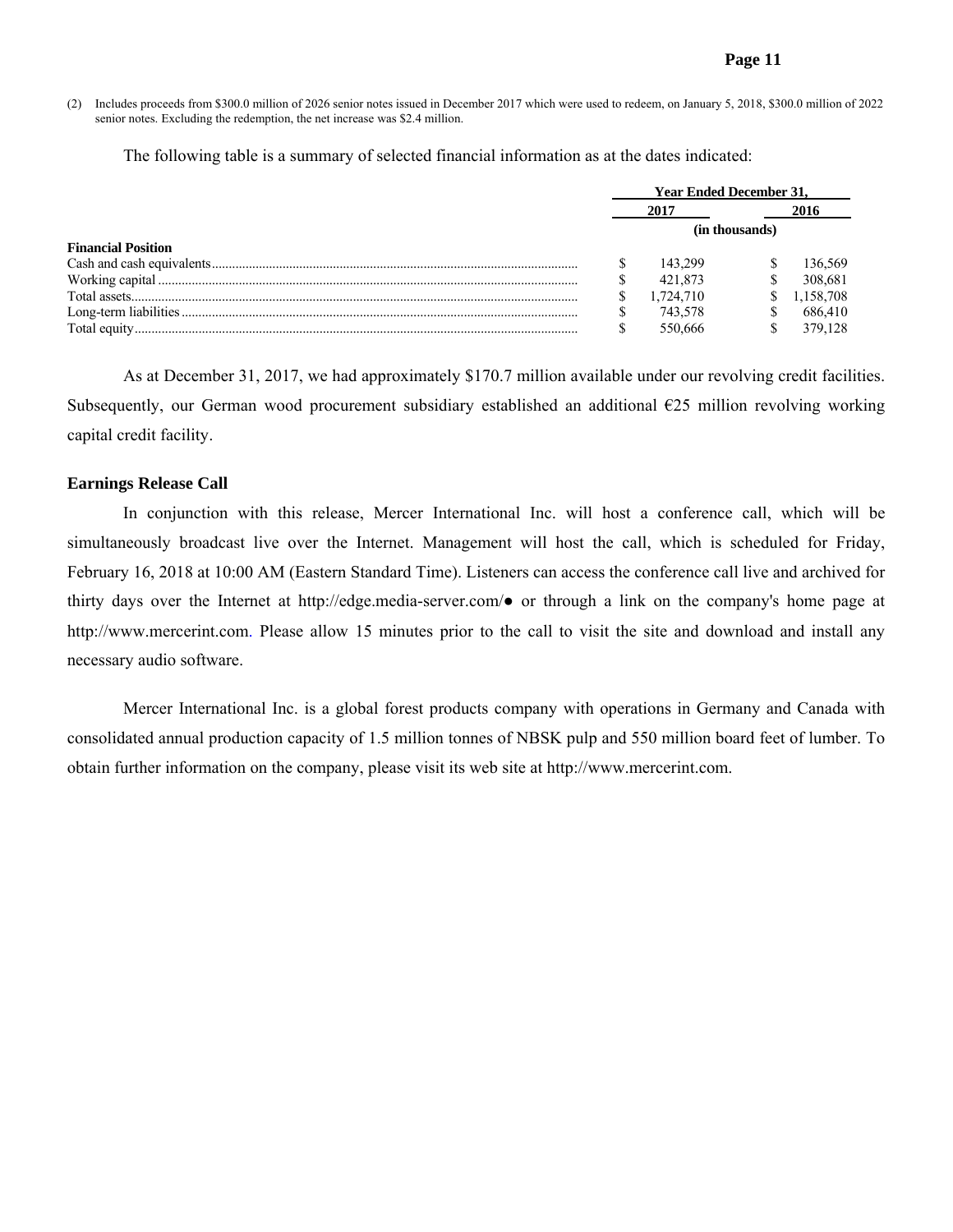## **Page 12**

*The preceding includes forward looking statements which involve known and unknown risks and uncertainties*  which may cause our actual results in future periods to differ materially from forecasted results. Words such as *"expects", "anticipates", "projects", "intends", "designed", "will", "believes", "estimates", "may", "could" and variations of such words and similar expressions are intended to identify such forward-looking statements. Among those factors which could cause actual results to differ materially are the following: the highly cyclical nature of our business, raw material costs, our level of indebtedness, competition, foreign exchange and interest rate fluctuations, our use of derivatives, expenditures for capital projects, environmental regulation and compliance, disruptions to our production, market conditions and other risk factors listed from time to time in our SEC reports.* 

#### APPROVED BY:

Jimmy S.H. Lee Executive Chairman (604) 684-1099

David M. Gandossi Chief Executive Officer (604) 684-1099

# -FINANCIAL TABLES FOLLOW-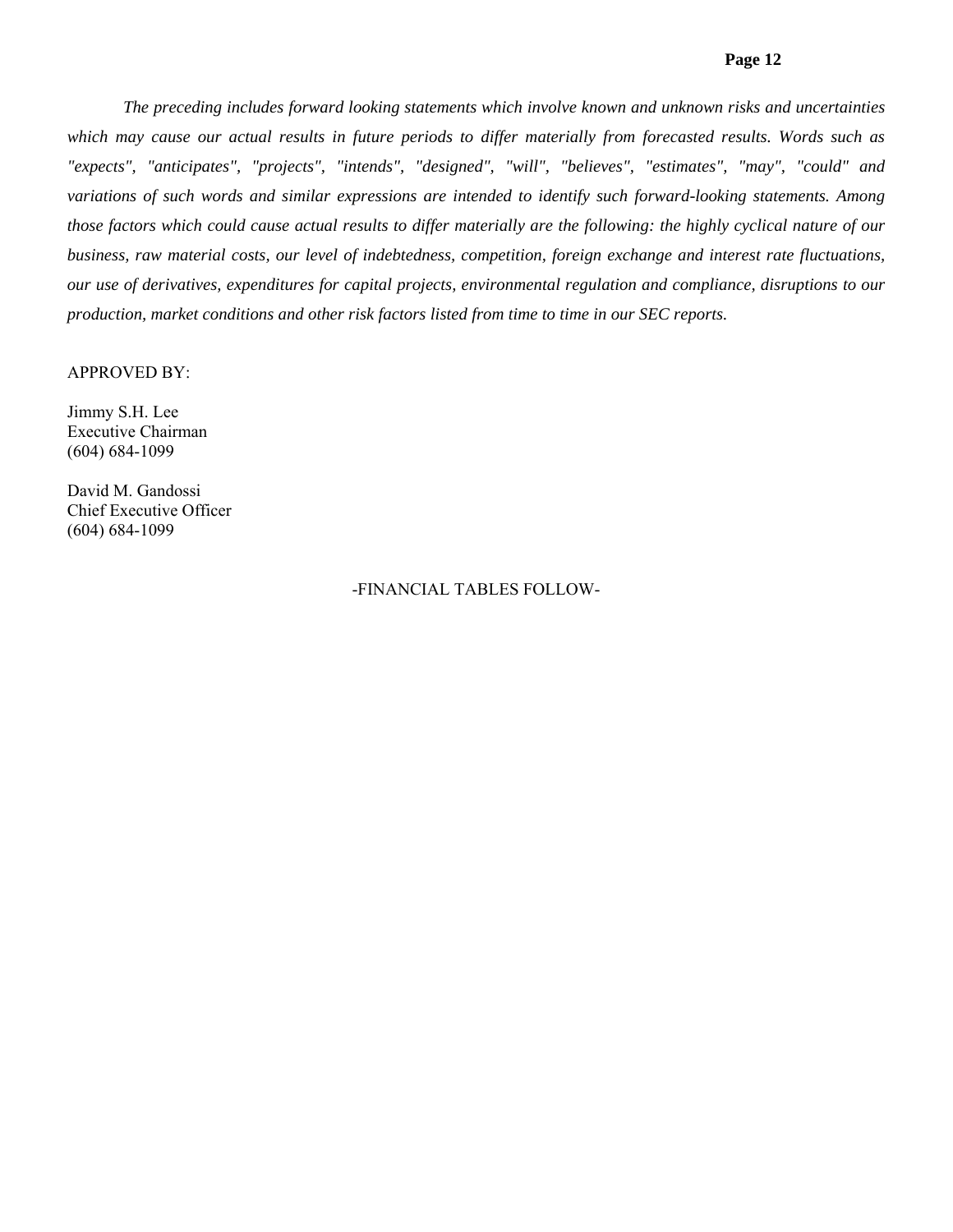## **MERCER INTERNATIONAL INC. CONSOLIDATED STATEMENTS OF OPERATIONS (Unaudited) (In thousands of U.S. dollars, except per share data)**

|                                                          | <b>Three Months Ended</b><br>December 31, |           |               |           |               | <b>For the Year Ended</b><br>December 31, |                    |           |
|----------------------------------------------------------|-------------------------------------------|-----------|---------------|-----------|---------------|-------------------------------------------|--------------------|-----------|
|                                                          |                                           | 2017      | 2016          |           | 2017          |                                           |                    | 2016      |
|                                                          |                                           |           |               |           |               |                                           |                    |           |
| Revenues                                                 | \$                                        | 337,686   | \$            | 221,694   |               | \$1,169,145                               | <sup>\$</sup>      | 931,623   |
| Costs and expenses                                       |                                           |           |               |           |               |                                           |                    |           |
| Operating costs, excluding depreciation and amortization |                                           | 234,339   |               | 151,582   |               | 867,519                                   |                    | 701,875   |
| Operating depreciation and amortization                  |                                           | 22,688    |               | 18,666    |               | 84,893                                    |                    | 71,476    |
| Selling, general and administrative expenses             |                                           | 14,367    |               | 12,401    |               | 49,679                                    |                    | 44,529    |
| Operating income                                         |                                           | 66,292    |               | 39,045    |               | 167,054                                   |                    | 113,743   |
|                                                          |                                           |           |               |           |               |                                           |                    |           |
| Other income (expenses)                                  |                                           |           |               |           |               |                                           |                    |           |
| Interest expense                                         |                                           | (14,084)  |               | (12, 857) |               | (54,796)                                  |                    | (51, 575) |
| Loss on settlement of debt                               |                                           |           |               |           |               | (10,696)                                  |                    | (454)     |
| Other income (expenses)                                  |                                           | 1,065     |               | (2,359)   |               | 2,373                                     |                    | (2,250)   |
| Total other expenses                                     |                                           | (13, 019) |               | (15,216)  |               | (63, 119)                                 |                    | (54,279)  |
| Income before provision for income taxes                 |                                           | 53,273    |               | 23,829    |               | 103,935                                   |                    | 59,464    |
| Provision for income taxes                               |                                           | (11, 555) |               | (5,340)   |               | (33, 452)                                 |                    | (24, 521) |
| Net income                                               | \$                                        | 41,718 \$ |               | 18,489 \$ |               | 70,483                                    | $\mathbb{S}$       | 34,943    |
|                                                          |                                           |           |               |           |               |                                           |                    |           |
| Net income per common share                              |                                           |           |               |           |               |                                           |                    |           |
| <b>Basic</b>                                             | \$                                        | 0.64      | $\mathcal{S}$ | 0.29      | $\mathcal{S}$ | 1.09                                      | $\mathbf{\hat{s}}$ | 0.54      |
| Diluted                                                  | \$                                        | 0.64      | \$            | $0.28$ \$ |               | 1.08                                      | -S                 | 0.54      |
|                                                          |                                           |           |               |           |               |                                           |                    |           |
| Dividends declared per common share                      | \$                                        | 0.125     | \$            | 0.115     | <sup>\$</sup> | 0.470                                     | <sup>\$</sup>      | 0.460     |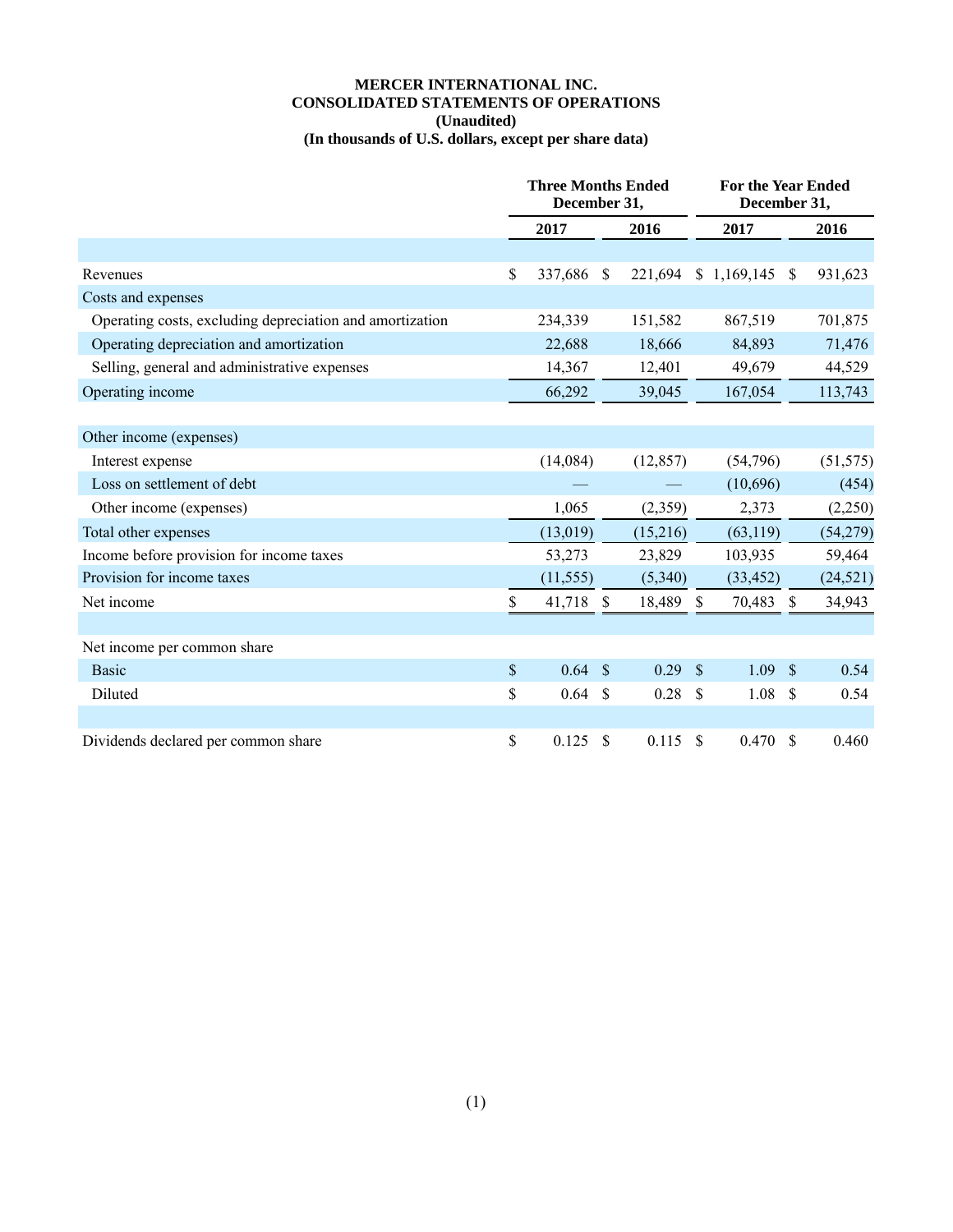## **MERCER INTERNATIONAL INC. CONSOLIDATED BALANCE SHEETS (Unaudited) (In thousands of U.S. dollars, except share and per share data)**

|                                                         |               | December 31, |              |            |  |  |
|---------------------------------------------------------|---------------|--------------|--------------|------------|--|--|
|                                                         |               | 2017         |              | 2016       |  |  |
| <b>ASSETS</b>                                           |               |              |              |            |  |  |
| Current assets                                          |               |              |              |            |  |  |
| Cash and cash equivalents                               | $\mathcal{S}$ | 143,299      | $\mathbb{S}$ | 136,569    |  |  |
| Restricted cash to redeem senior notes                  |               | 317,439      |              |            |  |  |
| Restricted cash                                         |               |              |              | 4,327      |  |  |
| Accounts receivable                                     |               | 206,027      |              | 123,892    |  |  |
| Inventories                                             |               | 176,601      |              | 133,451    |  |  |
| Prepaid expenses and other                              |               | 8,973        |              | 3,612      |  |  |
| Total current assets                                    |               | 852,339      |              | 401,851    |  |  |
|                                                         |               |              |              |            |  |  |
| Property, plant and equipment, net                      |               | 844,848      |              | 738,276    |  |  |
| Intangible and other assets                             |               | 26,147       |              | 7,591      |  |  |
| Deferred income tax                                     |               | 1,376        |              | 10,990     |  |  |
| Total assets                                            | \$            | 1,724,710 \$ |              | 1,158,708  |  |  |
|                                                         |               |              |              |            |  |  |
| <b>LIABILITIES AND SHAREHOLDERS' EQUITY</b>             |               |              |              |            |  |  |
| <b>Current liabilities</b>                              |               |              |              |            |  |  |
| Accounts payable and other                              | \$            | 133,557 \$   |              | 92,133     |  |  |
| Pension and other post-retirement benefit obligations   |               | 985          |              | 1,037      |  |  |
| Senior notes to be redeemed with restricted cash        |               | 295,924      |              |            |  |  |
| Total current liabilities                               |               | 430,466      |              | 93,170     |  |  |
|                                                         |               |              |              |            |  |  |
| Debt                                                    |               | 662,997      |              | 617,545    |  |  |
| Pension and other post-retirement benefit obligations   |               | 21,156       |              | 25,084     |  |  |
| Capital leases and other                                |               | 27,464       |              | 26,467     |  |  |
| Deferred income tax                                     |               | 31,961       |              | 17,314     |  |  |
| <b>Total liabilities</b>                                |               | 1,174,044    |              | 779,580    |  |  |
|                                                         |               |              |              |            |  |  |
| Shareholders' equity                                    |               |              |              |            |  |  |
| Common shares \$1 par value; 200,000,000 authorized;    |               |              |              |            |  |  |
| 65,017,000 issued and outstanding $(2016 - 64,694,000)$ |               | 64,974       |              | 64,656     |  |  |
| Additional paid-in capital                              |               | 338,695      |              | 333,673    |  |  |
| Retained earnings                                       |               | 205,998      |              | 166,068    |  |  |
| Accumulated other comprehensive loss                    |               | (59,001)     |              | (185, 269) |  |  |
| Total shareholders' equity                              |               | 550,666      |              | 379,128    |  |  |
| Total liabilities and shareholders' equity              | S             | 1,724,710    | \$           | 1,158,708  |  |  |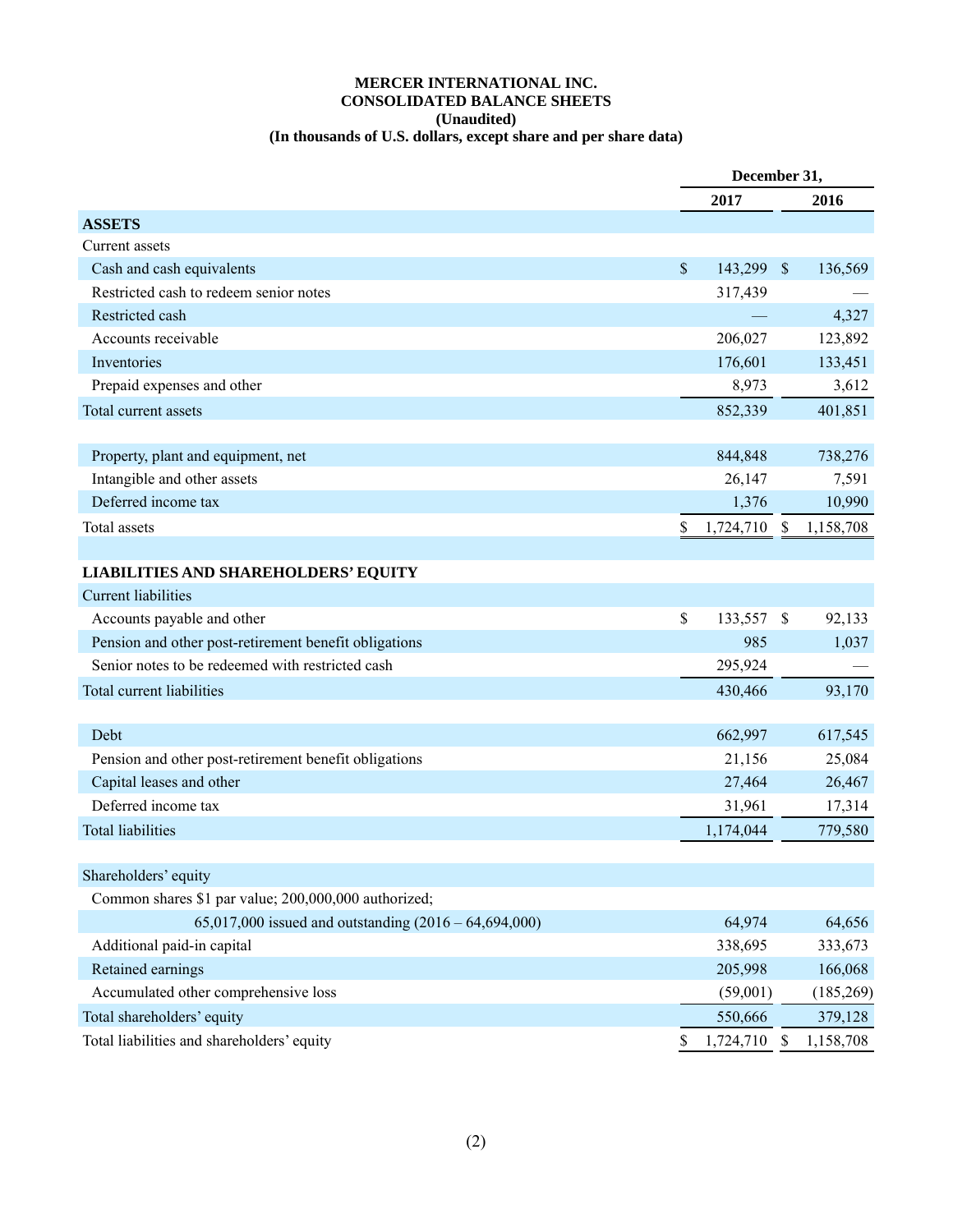#### **MERCER INTERNATIONAL INC. CONSOLIDATED STATEMENTS OF CASH FLOWS (Unaudited) (In thousands of U.S. dollars)**

|                                                                                      | For the Year Ended December 31, |            |  |            |  |           |
|--------------------------------------------------------------------------------------|---------------------------------|------------|--|------------|--|-----------|
|                                                                                      |                                 | 2017       |  | 2016       |  | 2015      |
| Cash flows from (used in) operating activities                                       |                                 |            |  |            |  |           |
| Net income                                                                           | \$                              | 70,483 \$  |  | 34,943 \$  |  | 75,502    |
| Adjustments to reconcile net income to cash flows from operating activities          |                                 |            |  |            |  |           |
| Depreciation and amortization                                                        |                                 | 85,294     |  | 71,984     |  | 68,333    |
| Deferred income tax provision                                                        |                                 | 22,056     |  | 16,809     |  | 17,515    |
| Loss on settlement of debt                                                           |                                 | 10,696     |  | 454        |  |           |
| Defined benefit pension plan and other post-retirement benefit plan expense          |                                 | 2,179      |  | 1,955      |  | 2,162     |
| Stock compensation expense                                                           |                                 | 2,890      |  | 4,659      |  | 2,409     |
| Other                                                                                |                                 | 2,497      |  | 4,582      |  | 8,635     |
| Defined benefit pension plan and other post-retirement benefit plan<br>contributions |                                 | (2,031)    |  | (2,316)    |  | (2,349)   |
| Changes in working capital                                                           |                                 |            |  |            |  |           |
| Accounts receivable                                                                  |                                 | (64, 949)  |  | 9,466      |  | (11,256)  |
| Inventories                                                                          |                                 | (19,994)   |  | 6,844      |  | (13,235)  |
| Accounts payable and accrued expenses                                                |                                 | 37,170     |  | (10, 274)  |  | 9,665     |
| Other                                                                                |                                 | (4,365)    |  | 1,676      |  | 1,839     |
| Net cash from (used in) operating activities                                         |                                 | 141,926    |  | 140,782    |  | 159,220   |
|                                                                                      |                                 |            |  |            |  |           |
| Cash flows from (used in) investing activities                                       |                                 |            |  |            |  |           |
| Purchase of property, plant and equipment                                            |                                 | (57, 915)  |  | (42, 526)  |  | (46, 536) |
| Purchase of intangible assets                                                        |                                 | (1,777)    |  | (1, 844)   |  | (3,809)   |
| <b>Acquisition of Friesau Facility</b>                                               |                                 | (61, 627)  |  |            |  |           |
| Other                                                                                |                                 | (232)      |  | 67         |  | 528       |
| Net cash from (used in) investing activities                                         |                                 | (121, 551) |  | (44,303)   |  | (49, 817) |
|                                                                                      |                                 |            |  |            |  |           |
| Cash flows from (used in) financing activities                                       |                                 |            |  |            |  |           |
| Repurchase of notes and repayment of debt                                            |                                 | (234, 945) |  | (23,079)   |  | (10,763)  |
| Proceeds from issuance of notes                                                      |                                 | 550,000    |  |            |  |           |
| Proceeds from (repayment of) revolving credit facility, net                          |                                 | 22,281     |  |            |  | (23,058)  |
| Dividend payments                                                                    |                                 | (29, 866)  |  | (29, 733)  |  | (7, 418)  |
| Payment of interest rate derivative liability                                        |                                 | (6,887)    |  | (10, 883)  |  | (13, 530) |
| Payment of debt issuance costs                                                       |                                 | (11,620)   |  |            |  | (326)     |
| Other                                                                                |                                 | (212)      |  | 1,318      |  | (1, 569)  |
| Net cash from (used in) financing activities                                         |                                 | 288,751    |  | (62, 377)  |  | (56, 664) |
| Effect of exchange rate changes on cash, cash equivalents and restricted cash        |                                 | 10,716     |  | (2,065)    |  | (7,338)   |
| Net increase in cash, cash equivalents, and restricted cash                          |                                 | 319,842    |  | 32,037     |  | 45,401    |
| Cash, cash equivalents and restricted cash, beginning of year                        |                                 | 140,896    |  | 108,859    |  | 63,458    |
| Cash, cash equivalents and restricted cash, end of year                              | $\mathsf{\$}$                   | 460,738 \$ |  | 140,896 \$ |  | 108,859   |